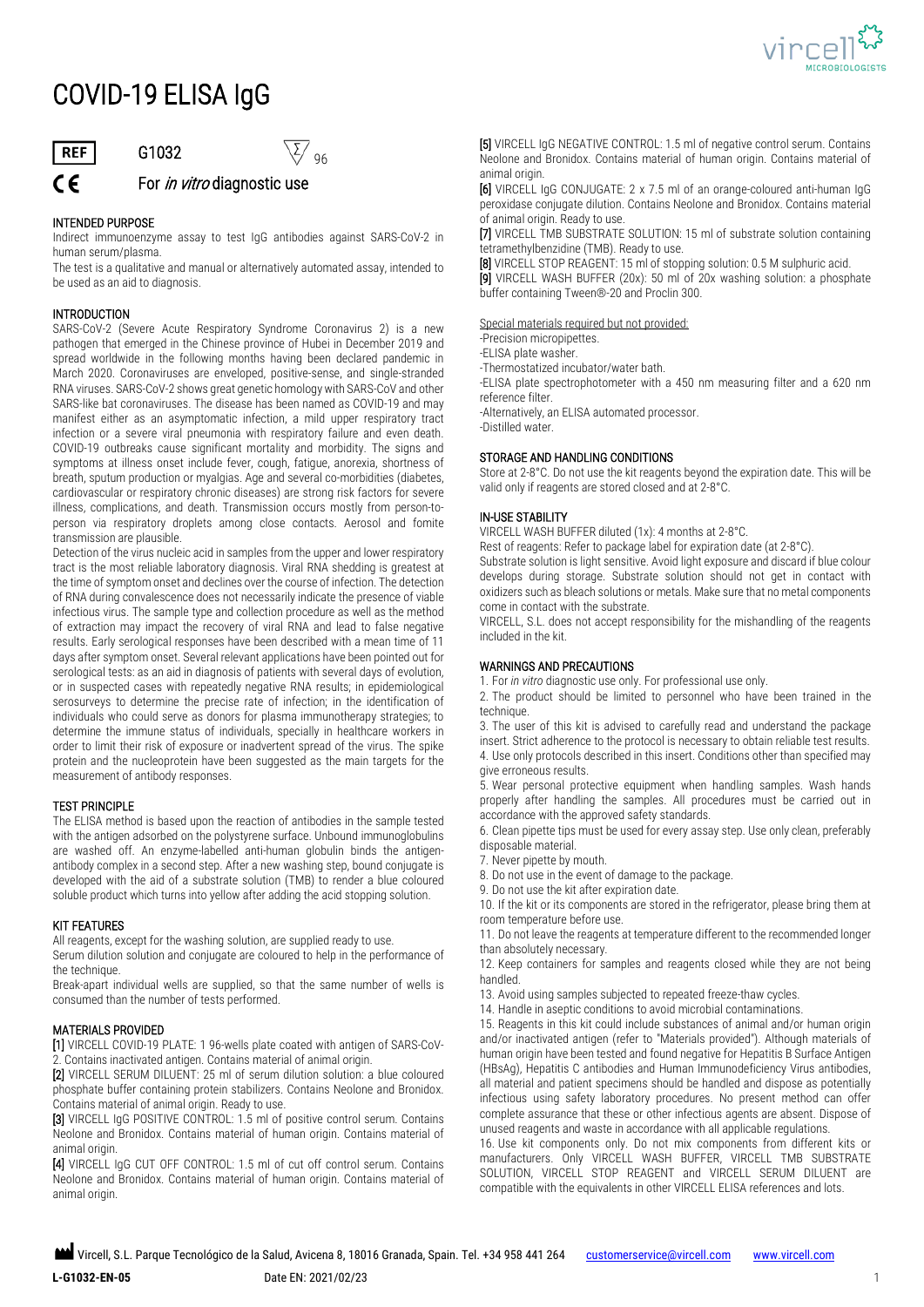17. Use only the amount of product required for the test. Do not return the excess solution into the vial.

18. During incubation times, an adequate sealing of the plates with the adhesive film included in the kit avoids the desiccation of the samples, and guarantees the repeatability of the results.

19. The kit contains Proclin 300 (refer to "Materials provided"). It may cause an allergic skin reaction. If on skin, wash with plenty of soap and water. For further information a Material Safety Data Sheet is available.

20. The kit contains sulfuric acid (0.5 M) (refer to "Materials provided"). Avoid contact with skin or eyes. If contact occurs, immediately flush the area with water. For further information a Material Safety Data Sheet is available.

21. Before incorporating this product onto an automatic processing system, we strongly recommend the performance of a pre-evaluation assay.

22. Any serious incident that occurs in relation to the device shall be reported to the manufacturer and the competent authority of the Member State in which the user and/or the patient is established.

#### CONDITIONS FOR COLLECTION, HANDLING AND PREPARATION OF THE SPECIMEN

Blood should be collected aseptically using venipuncture techniques by qualified personnel. Use of sterile or aseptic techniques will preserve the integrity of the specimen. Serum/plasma samples are to be refrigerated (2-8°C) upon collection or frozen (-20°C) if the test cannot be performed within 7 days. Samples should not be repeatedly frozen and thawed. Do not use hyperlipemic, hemolysed or contaminated samples. Samples containing particles should be clarified by centrifugation. The kit is suitable for use with serum or plasma.

Inactivation of samples at 56°C for 30 minutes is recommended before testing. Qualified healthcare staff can choose between inactivating or not inactivating the samples, according to their professional judgement. To this effect, please refer to the information included in the "Calculations and interpretation of results", "Limitations of use" and "Performance characteristics" sections.

#### PREPARATORY TREATMENT OF THE DEVICE

Only the VIRCELL WASH BUFFER must be prepared in advance. Fill 50 ml of VIRCELL WASH BUFFER (20x) up to 1 litre with distilled water. Should salt crystals form in the washing concentrate during storage, warm the solution to 37°C before diluting.

#### ASSAY PROCEDURE

1. Set incubator/water bath to 37±1°C.

2. Bring all reagents to room temperature before use (approximately 1 hour), without removing the plate from the bag.

3. Shake all components.

4. Remove the plate [1] from the package. Determine the numbers of wells to be employed counting in 4 wells for the controls: two for the cut off control and one each for the negative and positive control. Wells not required for the test should be returned to the pouch, which should then be sealed.

5. Prepare a 1/20 dilution of serum samples in tubes apart by adding 5 μl of sample to 95 μl of sample dilution solution [2] (1/20 dilution).

6. Add 80 μl of sample dilution solution [2] into all wells except in those assigned to controls. Add 20 μl of the 1/20 dilutions of serum samples, 100 μl of positive control [3], 100 μl of cut off control [4] (in duplicate) and 100 μl of negative control [5] into the corresponding wells.

7. Cover with a sealing sheet and incubate at 37±1°C for 45 minutes.

8. Remove the seal, aspirate liquid from all wells and wash five times with 0.3 ml

- of washing solution [9] per well. Drain off any remaining liquid.
- 9. Immediately add 100 µl of conjugate solution [6] into each well.
- 10. Cover with a sealing sheet and incubate at 37±1°C for 30 minutes.

11. Remove the seal, aspirate liquid from all wells and wash five times with 0.3 ml of washing solution [9] per well. Drain off any remaining liquid.

- 12. Immediately add 100 µl of substrate solution [7] into each well.
- 13. Incubate at room temperature for 20 minutes protected from light.
- 14. Add immediately 50 µl of stopping solution [8] into all wells.
- 15. Read with a spectrophotometer at 450/620 nm within 1 hour of stopping.

#### INTERNAL QUALITY CONTROL

Each batch is subjected to internal quality control (Q.C.) testing before batch release complying with specifications stricter than validation protocol for users. Final Q.C. results for each particular lot are available.

The control material is traceable to reference sera panels internally validated.

#### VALIDATION PROTOCOL FOR USERS

Positive, negative and cut off controls must be run with each test run. It allows the validation of the assay and kit.

Optical densities (OD) must fall in the following ranges. Otherwise, the test is invalid and must be repeated.

| Control          | 0D.                |
|------------------|--------------------|
| Cut off control  | $0.55 <$ OD < 1.50 |
| Positive control | OD > 0.90          |
| Negative control | OD < 0.50          |

#### CALCULATIONS AND INTERPRETATION OF RESULTS

Calculate the mean OD for cut off serum.

Antibody index=(sample OD/cut off serum mean OD) x 10

| Index | Interpretation |
|-------|----------------|
| <4    | Negative       |
| 4-6   | Equivocal      |
| >h    | Positive       |

Samples with equivocal results must be retested and/or a new sample obtained for confirmation.

Samples with indexes below 4 are considered as not having antibodies of the specificity and class measured by this kit.

Samples with indexes above 6 are considered as having antibodies of the specificity and class measured by this kit.

In case of a positive result close to the threshold, a new sample should be required for seroconversion confirmation.

#### LIMITATIONS OF USE

1. This kit is intended to be used with human serum/plasma.

2. The results of samples should be used in conjunction with clinical evaluation and other diagnostic procedures. A definitive diagnosis should be made by direct diagnostic techniques.

3. This test will not indicate the site of infection. It is not intended to replace isolation.

4. Samples collected at the beginning of infection may not have detectable levels of antibodies. In these cases it is recommended to obtain a second sample between 14 and 21 days to be tested in parallel with the original sample, in order to determine a seroconversion.

5. Results in IgG detection in neonates must be interpreted with caution, since maternal IgG is transferred passively from the mother to the foetus before birth. IgM assays are generally more useful indicators of infection in children below 6 months of age.

6. A negative result in immunosuppressed patients does not always exclude the possibility of infection.

7. Lack of a detectable antibody level does not exclude the possibility of infection. 8. Reliable results are dependent on adequate specimen collection, transport, storage and processing procedures.

9. The performance of this test has not been evaluated for use in patients without clinical signs and symptoms of infection.

10. Positive and negative predictive values are highly dependent on prevalence. False negative test results are more likely when prevalence of disease is high. False positive test results are more likely in low prevalence scenarios.

11. The performance results showed correspond to studies in a defined population sample. Small differences can be found with different populations.

#### PERFORMANCE CHARACTERISTICS SENSITIVITY AND SPECIFICITY

**TEST 1** - Inactivated samples

Serum/plasma samples were assayed against a commercial ELISA kit. The results were as follows:

| Samples No.     |        | 264           |
|-----------------|--------|---------------|
|                 |        | 99            |
| Sensitivity (%) | 95% CI | 94-100        |
|                 |        | 99            |
| Specificity (%) | 95% CI | 97-100        |
| PPV             |        | 99            |
| NP۱             |        | 99            |
| LR+/LR-         |        | $-1.00/-0.98$ |

CI: Confidence intervals PPV: Positive predictive value NPV: Negative predictive value LR+: Positive likelihood ratio LR-: Negative likelihood ratio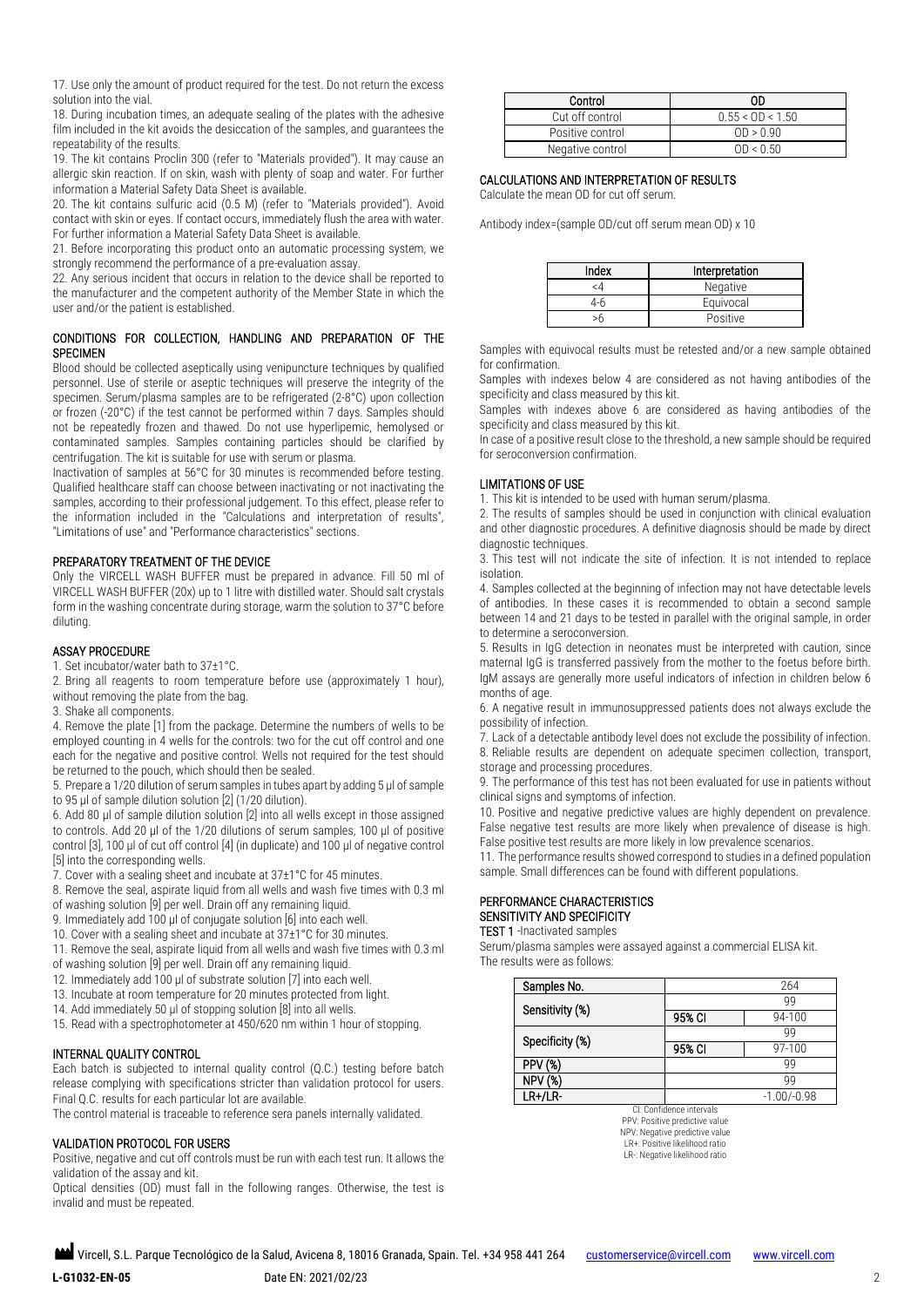#### TEST 2 -Non-inactivated samples

Serum/plasma samples were assayed against a commercial ELISA kit. The results were as follows:

| Samples No.     |        | 262           |
|-----------------|--------|---------------|
| Sensitivity (%) |        | 99            |
|                 | 95% CI | 94-100        |
|                 |        | 99            |
| Specificity (%) | 95% CI | 97-100        |
| <b>PPV (%)</b>  |        | 99            |
| NPV             |        | 99            |
| $LR+/LR-$       |        | $-1.00/-0.98$ |

CI: Confidence intervals PPV: Positive predictive value NPV: Negative predictive value

LR+: Positive likelihood ratio LR-: Negative likelihood ratio

#### POSITIVE AND NEGATIVE PERCENTAGES

2181 positive and negative samples were assayed, from which 1193 samples were collected from hospitalized patients at different days post-PCR+, and 988 negative pre-pandemic samples were selected from healthy donors. Positive and negative percentages of IgG were calculated:

| Patients post-PCR+samples No.   | 1193 |
|---------------------------------|------|
| Positive IgG (%)                | 58   |
| Donors pre-pandemic samples No. | 988  |
| Negative IgG (%)                | 98   |

In addition, the evolution of the positivity percentage of IgG in a subset of 498 samples from hospitalized patients according to the time after the first PCR positive result was evaluated:

| Time (days) | Samples (total) | IgG Positive | % IgG Positive |
|-------------|-----------------|--------------|----------------|
|             | 84              |              |                |
|             | 142             | 20           |                |
|             | 67              | 32           | 48             |
|             | 45              | 21           | 47             |
|             | 39              | 29           |                |
|             | 23              | 19           | 83             |
|             | 27              |              | 63             |
|             |                 |              | 53             |
| $\sim$ 7    | 54              | 38           |                |



4 samples were assayed. 2 replicates of each one were analyzed by 2 different operators for 20 days. Within-run precision, between-run precision, between-day precision and between-laboratory precision were determined. The results were as follows:

| Sample              | Within-run<br>precision %CV           | Between-run<br>precision %CV          | Between-day<br>precision %CV          | Between-<br>laboratory<br>precision %CV |
|---------------------|---------------------------------------|---------------------------------------|---------------------------------------|-----------------------------------------|
| Cut off<br>control  | 4.0                                   | 1.3                                   | 14.1                                  | 14.7                                    |
| Positive<br>control | 6.3                                   | 2.8                                   | 12.7                                  | 14.4                                    |
| Cut off<br>sample   | 5.2                                   | 0.4                                   | 16.1                                  | 16.9                                    |
| Negative<br>control | No change in<br>the<br>interpretation | No change in<br>the<br>interpretation | No change in<br>the<br>interpretation | No change in<br>the<br>interpretation   |

CV: Coefficient of variation

### INTERFERENCES

#### Interferences – ANA/RF

39 samples known to be positive for antinuclear antibodies and rheumatoid factor were assayed. Interferences with antinuclear antibodies (1 out of 18 samples tested) were found. Interferences with rheumatoid factor (1 out of 21 samples tested) were found.

#### Interferences – Endogenous substances

3 samples were tested with each interferent. Specifications were fulfilled in all cases. No interferences were found with haemolytic (8.5 g/L hemoglobin), icteric (6 g/L bilirubin), hyperlipemic (5.8 g/L cholesterol and 11 g/L tributyrin) or hyperproteic (60 g/L γ-globulin and 60 g/L albumin) samples.

#### Interferences – Anticoagulants

3 samples were tested with each anticoagulant. Specifications were fulfilled in all cases. No interferences were found with heparin (30 IU/mL), citrate (0.13 mol/L) and EDTA (2 mg/mL).

#### CROSS REACTIVITY

150 samples known to be positive for other microorganisms (parainfluenza 1 virus, parainfluenza 2 virus, parainfluenza 3 virus, influenza A virus, influenza B virus, adenovirus, *Mycoplasma pneumoniae*, *Chlamydophila pneumoniae*, *Coxiella burnetii*, *Legionella pneumophila*, respiratory syncytial virus, Epstein-Barr VCA, Hepatitis A, Hepatitis B, cytomegalovirus and coronavirus no COVID-19) were assayed.

No cross reactivity with parainfluenza 1 virus (5 samples tested), parainfluenza 2 virus (1 sample tested), parainfluenza 3 virus (5 samples tested), influenza A virus (10 samples tested), influenza B virus (10 samples tested), adenovirus (10 samples tested), *Mycoplasma pneumoniae* (10 samples tested), *Chlamydophila pneumoniae* (10 samples tested), *Coxiella burnetii* (10 samples tested), *Legionella pneumophila* (3 samples tested), respiratory syncytial virus (9 samples tested), Epstein-Barr VCA (25 samples tested), Hepatitis A (10 samples tested), Hepatitis B (10 samples tested), cytomegalovirus (12 sample tested) and coronavirus no COVID-19 (10 samples tested) was found.

#### SYMBOLS USED IN LABELS

| D            | In vitro diagnostic medical device   |
|--------------|--------------------------------------|
|              | Use-by (expiry date)                 |
|              | Store at x-y°C                       |
|              | Contains sufficient for <n> test</n> |
| LOT          | Batch code                           |
| REF          | Catalogue number                     |
|              | Consult instructions for use         |
| <b>WELLS</b> | <x> wells</x>                        |
|              | Manufacturer                         |

#### BIBLIOGRAPHY

1. Guo, L. et al. 2020. Profiling Early Humoral Response to Diagnose Novel Coronavirus Disease (COVID-19). Clin Infect Dis, 71(15), 778-785.

2. Li, Z. et al. 2020. Development and clinical application of a rapid IgM-IgG combined antibody test for SARS-CoV-2 infection diagnosis. J Med Virol, 10(1002). 3. Liu, W. et al. 2020. Evaluation of Nucleocapsid and Spike Protein-based ELISAs for detecting antibodies against SARS-CoV-2. J Clin Microbiol, 58(6), e00461-20.

4. To, K. K. et al. 2020. Temporal profiles of viral load in posterior oropharyngeal saliva samples and serum antibody responses during infection by SARS-CoV-2: an observational cohort study. Lancet Infect Dis, 20(5), 565-574.

5. Wölfel, R. et al. 2020. Virological assessment of hospitalized patients with COVID-2019. Nature, 581(7809), 465-69.

6. Zhu, N. et al. 2020. A novel coronavirus from patients with pneumonia in China, 2019. N Engl J Med, 382(8), 727-733.

7. Zhao, J. et al. 2020. Antibody responses to SARS-CoV-2 in patients of novel coronavirus disease 2019. Clin Infect Dis, ciaa344.